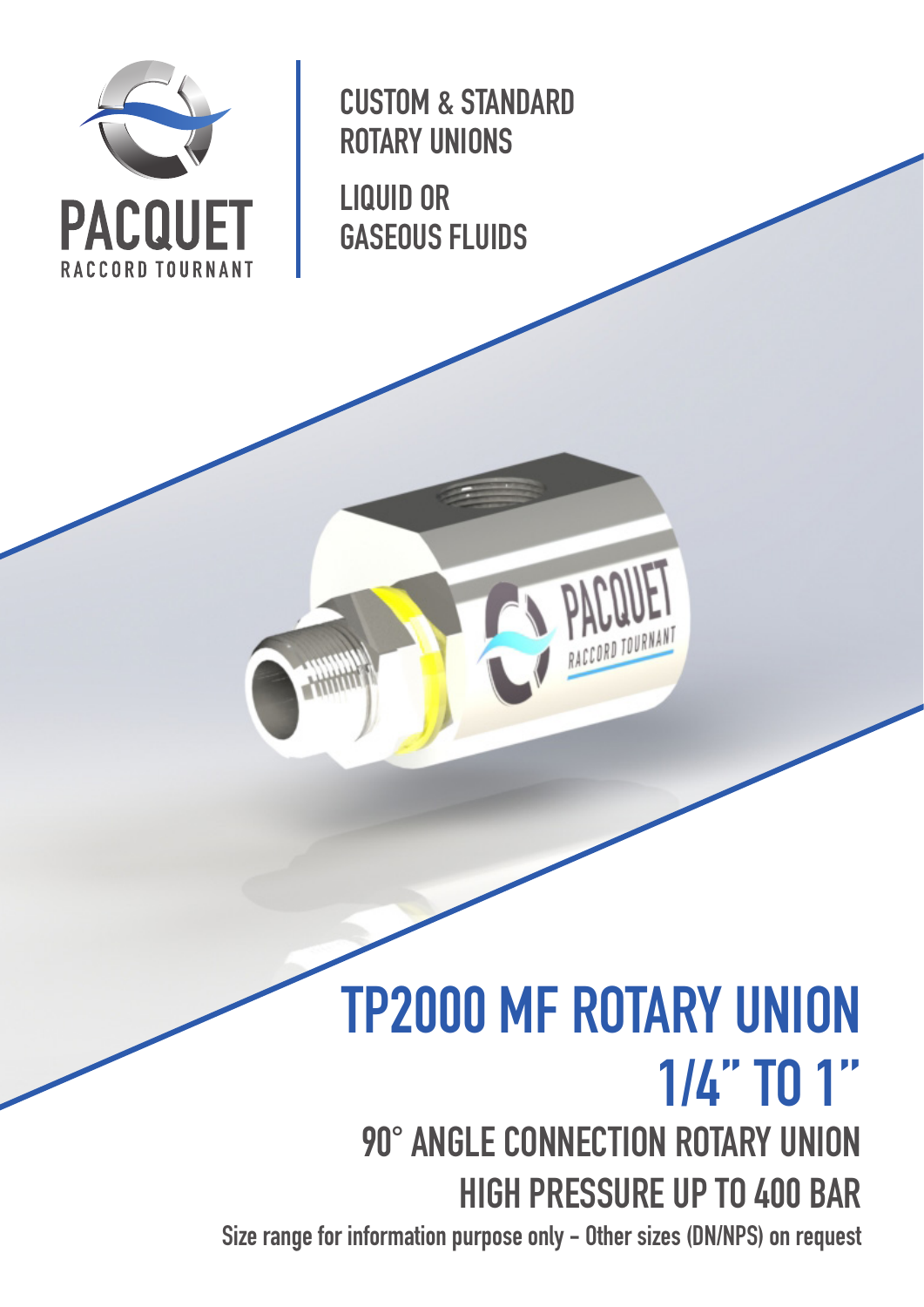## TP2000 MF ROTARY UNION - 1/4'' TO 1''

90° ANGLE CONNECTION HIGH PRESSURE ROTARY UNION UP TO 400 BAR Other sizes (DN/NPS) on request



### TECHNICAL INFORMATION

- 1 passage
- Stainless steel
- Male/Female thread cylindrical BSP gas pipe (BSPP) at a 90° angle - Others on request



**Swivel fitting designed for your highpressure applications Ergonomic**

**No maintenance required**

#### STRENGTHS AND SPECIFICITIES

- Your Pacquet item reference as standard in a 90° angled version
- Compact and ideal for processes with space constraints
- Lubricated during assembly and self-lubricated by bearings
- Rotation guided by self-lubricating bearings
- Main seal provided by the seal Material adapted to your operating conditions: contact us

#### OPERATING CONDITIONS

Air, water, oils - Others on request



NPS 1/4'' to 1'' - Others on request

 Orientation and/or slow non-continuous rotation



 Up to 350 bar as standard - Higher pressures available depending on use: contact us

 Up to 200°C - Depending on the nature of the seal: contact us

#### MAIN SECTORS OF ACTIVITY

- Marine environment
- Robotics Electronics
- Civil engineering Construction
- Transport Logistics

#### EXEMPLES D'APPLICATION

- Reels
- Connection of high-pressure hoses
- Cleaning the inside of road tankers
- Truck hydraulic system
- Agricultural and forestry machinery